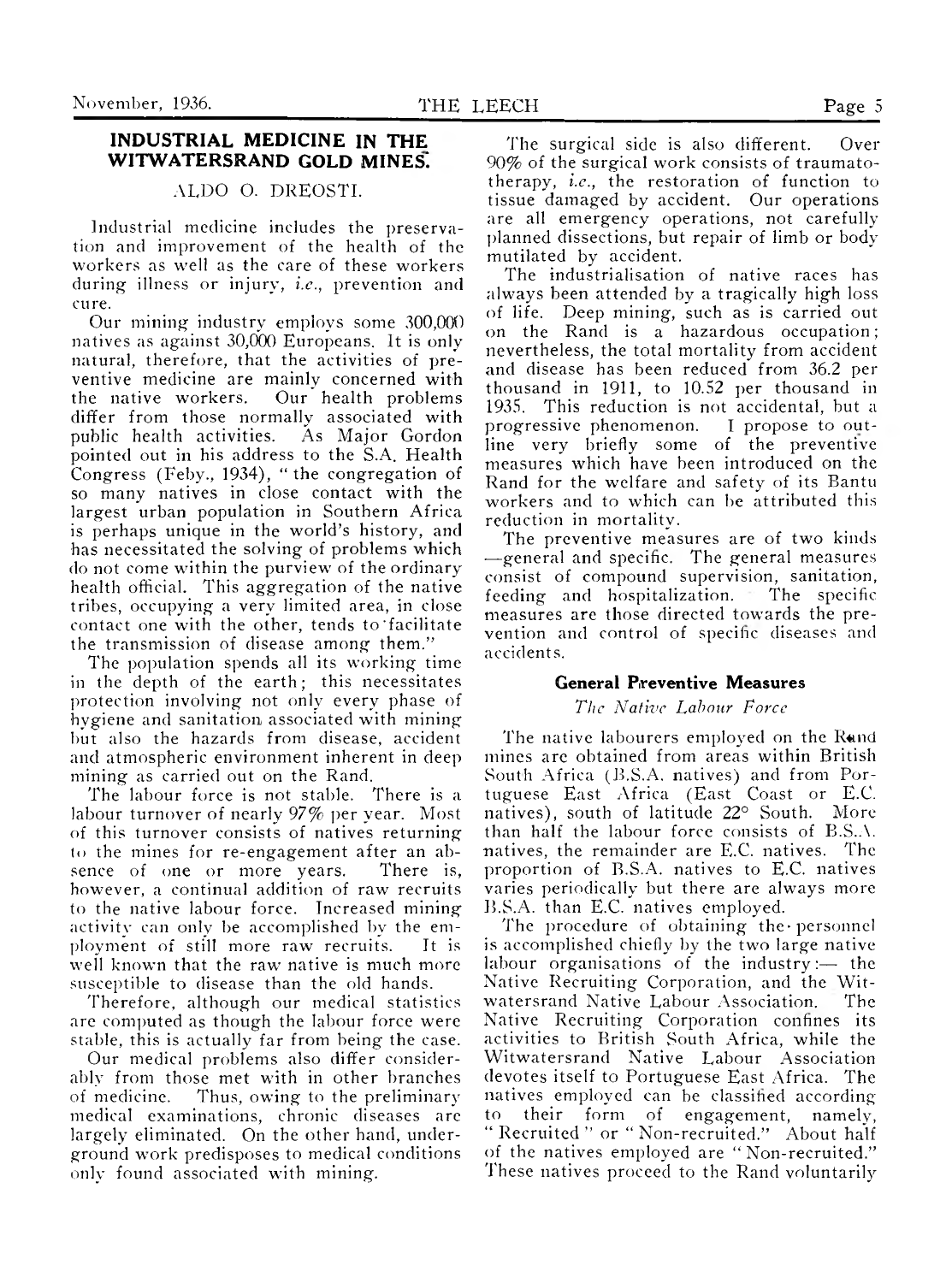and apply for employment at the respective mines. The remaining half of the natives are<br>"Recruited." "Recruited" natives contract " Recruited." " Recruited " natives contract themselves for periods of service on the Rand through representatives of the Native Recruiting Corporation stationed in the territories. These natives are advanced the rail fare to Johannesburg, rations for the journey and, where desired, money is advanced to provide for the needs of their family.

E.C. natives are all " Recruited." The natives contract themselves for service through the representatives of the Witwatersrand Native Labour Association stationed in Portuguese East Africa. These natives are advanced the cost of transport, clothing outfit, etc., before proceeding to the Rand. There is a further group of natives termed " Locally Recruited " natives. This group consists chiefly of natives who have completed their period of contracted service on some mine and who transfer for employment to some other mine. They belong, therefore, really to the " Non-recruited " class.

The period of service contracted for depends on the form of engagement. " Recruited " natives, in most cases are engaged for a period of about one year. " Non-recruited " natives are engaged for a period mutually agreed upon by the native seeking employment and the mining authorities of the different mines. The average period is about three to four months, but occasionally they are engaged on a monthly basis. The great majority, on completion of their service, return to their home on a system of extended leave and later re-apply for employment through the appropriate channels.

### *Medical Examination of New Natives*

All recruited natives are medically examined in the native territories from which they are recruited as to their fitness for work in the mines. Non-recruited natives are first examined by the medical officer attached to the mine at which the natives seek employment. These natives are then sent to the Witwatersrand ' Native Labour Distributing Depot in Johannesburg where they undergo a further medical examination. The recruited natives, on arrival in the Witwatersrand Native Labour Distributing Depot, are medically examined for a second time and then are sent on to the various mines where they are submitted to a third examination by the medical officer

attached to that mine, before commencing work. This system of successive medical examination ensures that every native employed for underground work undergoes at least two. In all cases, the medical examination consists of a stethoscopic as well as a general examination. When necessary, they are examined radiologically. Only after passing these medical examinations is the native classed as fit for underground work. Natives who fail to pass these examinations are usually employed for surface work except where open tuberculous lesions of the lungs are found present, or there is complete physical disability.

## *The Compound*

## (i) *H ousing—*

The modern standard compound now consists of brick rooms, housing twenty natives. These rooms are well lighted and ventilated, equipped with closed-in, cast iron fire places which serve the double purpose of heating the room and grilling the meat ration, the greater portion of which is issued raw. The stoves also act as a further means of ventilation.

The sleeping accommodation consists of concrete bunks arranged in such a way that every native is provided with a plentiful supply of fresh air, and is reasonably protected against contact and air-borne infection. The bunks are non-inflammable and verminproof, are easily cleaned and disinfected, and are very lasting.

In the front portion of each room a substantial area is provided for the occupants to sit round the fire, consume their food, etc. The doors are of the " stable " pattern, in order that the top half may be left open for light and ventilation and the bottom half kept closed to prevent draughts. The clothing, boxes and other personal effects of the natives are stored on concrete shelves above the bunks, and the feeding utensils are kept on steel shelves.

### (ii) *Feeding*—

The minimum ration prescribed by Government Regulation is a well-balanced one, providing both good energy values and a sufficiency of vitamins. Its calorific value is about 4,000. In respect of vitamins, the main purpose is to prevent scurvy, which was formerly a very prevalent disease. The importance of the other vitamins, however, is not lost sight of and the diet is continually altered or added to in conformity with the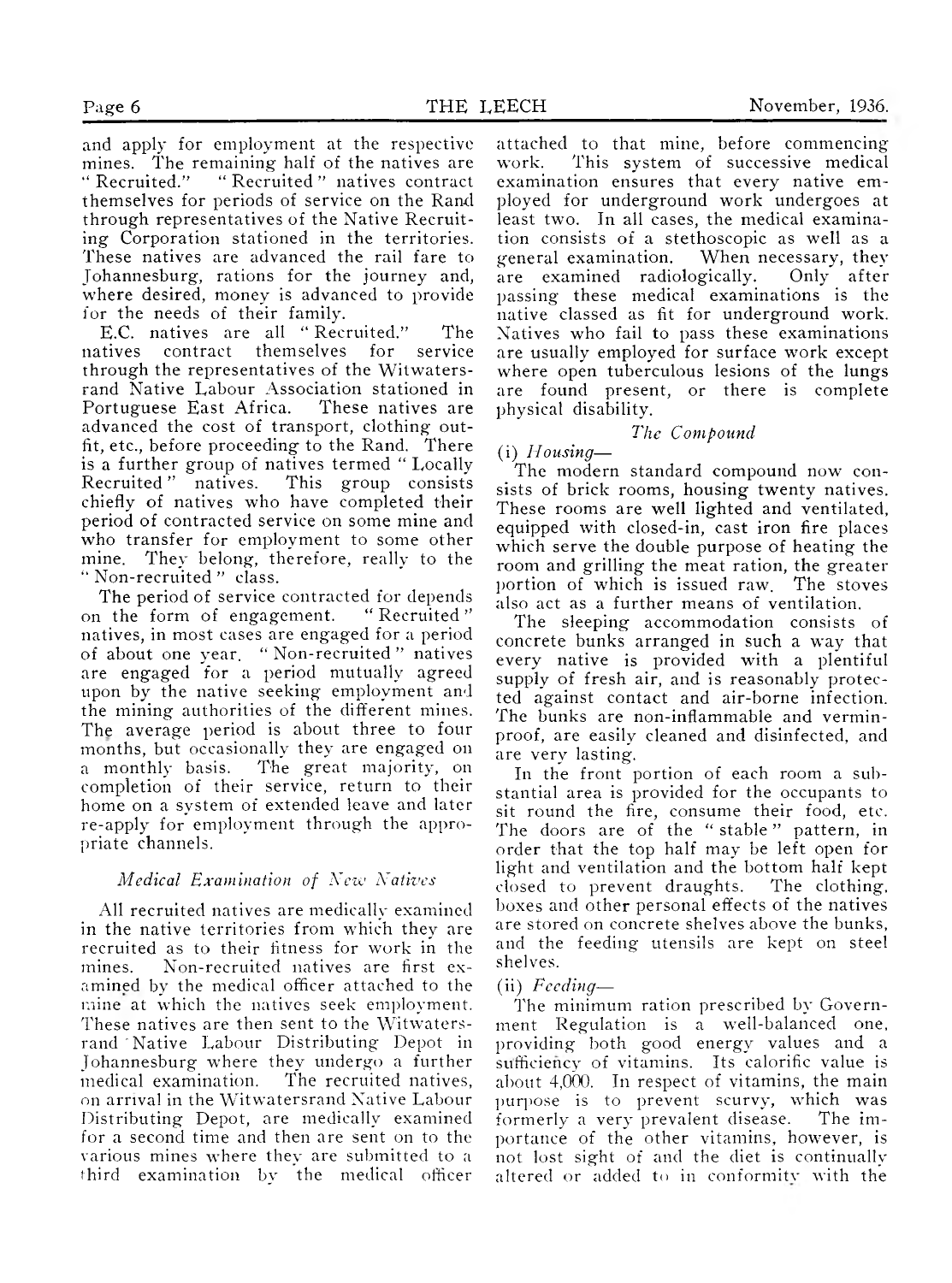latest research regarding this important aspect of feeding. The underground native, probably as a result of tribal custom, appears particularly averse to having a meal before<br>proceeding to work. This results in the This results in the native having only one large meal a day, which is taken immediately after returning to the compound from his work. By continued

fast " habit is being gradually instilled in the native mine workers' daily programme.

(iii) *Bathing and Clothes W ashing*—

All compounds are provided with bathrooms, which are equipped with self-closing hot and cold shower baths. Concrete wash-basins for clothes washing are also provided. The natives take full advantage of these.

perseverance and encouragement, a " break-

(iv) *Disinfection*—

Approximately once a month, every room is emptied of its contents, disinfected and lime washed. Whilst these operations are in progress, the clothing, bedding and effects of the occupants are placed in a disinfecting chamber and are exposed to live steam for at least half an hour, and then to dry heat for another half hour. These measures are particularly directed against the transmission of typhus fever and other insect-borne disease.

(v) *R efu se Storage and Disposal*—

All refuse from the native compounds is stored in stout wrought-iron or concrete refuse bins, which are practically rat-proof, rain-proof and fly-proof. They are usually suspended on trunnions to facilitate emptying with a minimum of labour and damage to the container. The bins are emptied and cleaned once daily and the refuse is usually destroyed by incineration.

It is hardly necessary to add that, wherever possible, the sewage disposal is water-borne.

### *H ospitalization*

All medical attention and hospital treatment is provided free to mine native workers without any deduction from their salary. Government regulations make it compulsory to provide hospital beds for the native employees in the ratio of two and a half per cent of the average number of natives employed. The majority of mines each have a native hospital on the property controlled by full time medical officers. During the year 1935, over 78,000 cases of disease and over 90,000 cases of accident were dealt with as inpatients in the native mine hospitals of the Reef.

In the group of mines with which I am

associated, the Central Mining/Rand Mines Group, a central organisation exists for the supervision of all matters pertaining to health. Apart from its other functions, this central organisation administers the hospitals. The cost of running the hospitals of this group is approximately £125,000 per year. Three of these hospitals are "Central Hospitals," situated on centrally-located mines, each serving several mines. The remaining hospitals each serve one mine only.

Owing to the larger size and, consequently, proportionately lower overhead costs, a "Central Hospital " is able to provide a higher grade of equipment than is economically possible in<br>other mine hospitals. They are staffed by other mine hospitals. certificated European sisters and serve as training schools for native nurses. Most of the nursing is, therefore, done by student native nurses under the supervision of the European sister in charge of the ward.

The scheme for training these native nurses is briefly as follows: suitable native girls from any part of South Africa, on production of evidence of having passed at least the sixth school standard and of a medical certificate of physical fitness, are admitted as native nurse probationers. If no vacancy is available at the moment, their names are entered on a waiting list and they are notified as soon as a vacancy occurs. The increasing popularity of a nursing career is shown by the increasinglength of these waiting lists.

During the first year they are taught elementary nursing, anatomy and physiology. The lectures are given by the Sister Tutor and medical officers of the respective hospitals. At the end of the year they are given a written, oral and practical examination. The examinations are set in English. If successful in the examination, they pass on to the second year when they are taught elementary medicine, surgery and more advanced anatomy and physiology. A second examination takes place at the end of that year. The third year is devoted to more advanced study terminating with the final examination. The final examination is conducted by medical officers and matrons appointed as examiners by the Central Mining/Rand Mines Group. If successful, the candidates are given a certificate of competence. Since these hospitals arc training schools, certificated native nurses are not kept on but are readily found employment elsewhere, particularly in smaller hospitals in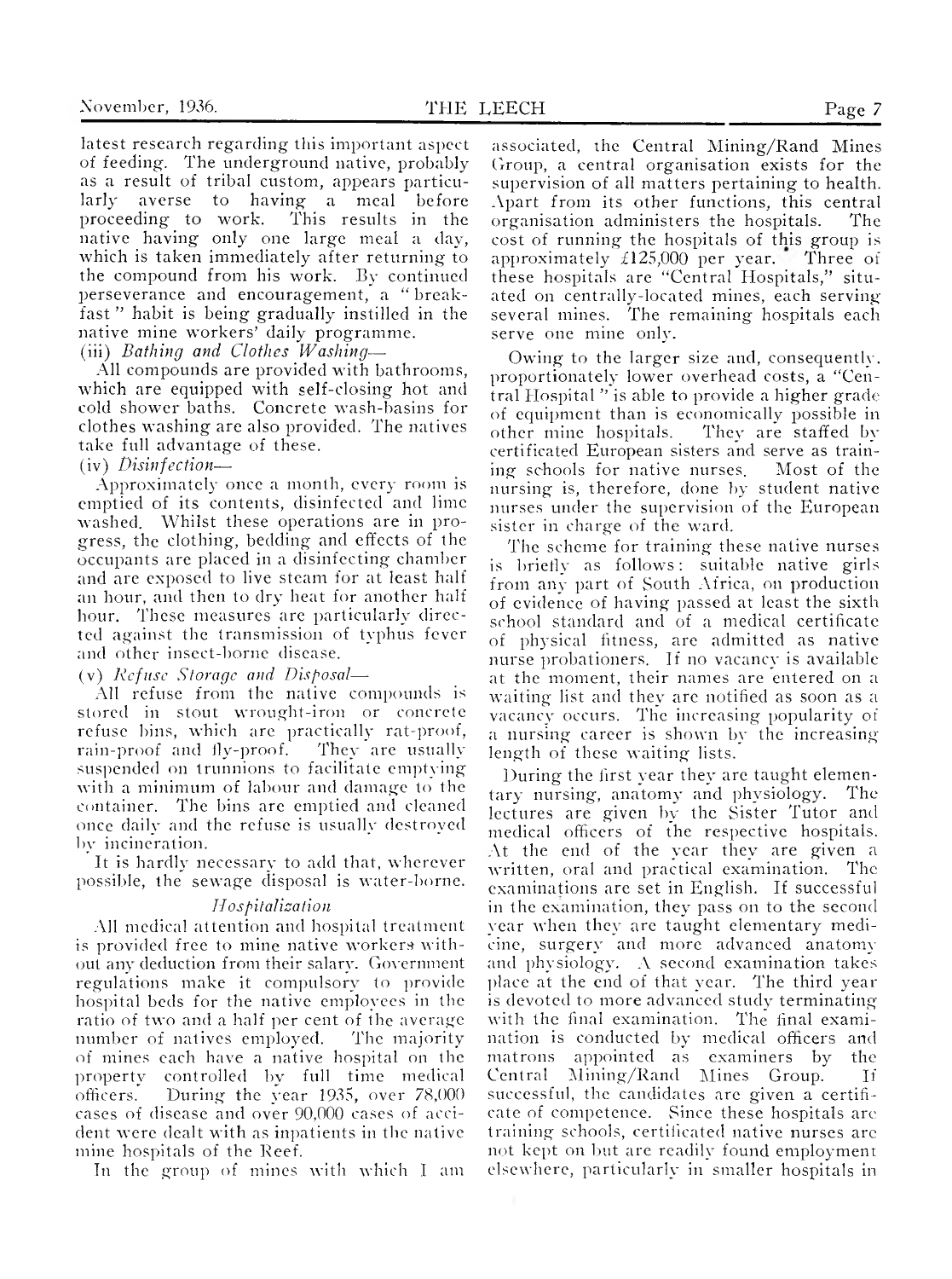the native territories. Such appointments carry a salary of £5*-£7* per month and all found. Some of the certificated nurses go on to Midwifery Training Hospitals and eventually take the ordinary European Midwife's Certificate. <sup>"</sup>

## **Specific Preventive Measures**

*Infectious Diseases*—

Owing to the supervision and control exercised over all matters pertaining to native mine workers, infectious diseases in most cases are rapidly and effectively dealt with and epidemics are, therefore, prevented. It is impossible, in this paper, to give a comprehensive survey of all the infectious diseases that occur amongst the native workers and the preventive measures adopted to eliminate them. I shall, however, tabulate a few of the more prevalent diseases and make a few remarks on their control.

*Pneum onia*—

For our purpose, pneumonia has been included in the infectious diseases. Pneumonia has received, and is still receiving, more attention than practically any other disease associated with the native workers. The reason is obvious. Pneumonia is the most prevalent of the serious diseases and accounts for the greater portion of deaths on the medical side (from medical as opposed to surgical causes). During the year 1935, 6,000 cases of pneumonia were treated in the native mine hospitals of the Rand.

Innumerable preventive measures have been tried. Amongst those still in force, are the rejection of new recruits with bronchitis or other chest complaints, better feeding and housing in the compounds, the free issue of a coat to every new native for protection against the extremes of temperature met with both on the surface and underground, and prophylactic pneumonia inoculation.

The raw native (*i.e*., the native who has never worked underground before) is more susceptible to pneumonia than the old hands. Therefore, there is always a higher incidence of pneumonia during periods of increased mining activity. Pneumonia incidence is much higher during the first few months of service and then rapidly falls off as acclimatisation sets in. As usual, pneumonia is much more prevalent during the winter months than the summer months.

*Pulm onary Tuberculosis*—

Pulmonarv tuberculosis is classified as an

industrial disease and is controlled in accordance with the Miners' Phthisis Act. It must not be forgotten, however, that pulmonary tuberculosis in natives is not only associated with mine workers. Many natives arriving on the mines from their territories, who have never been near the Rand, are found to be suffering from pulmonary tuberculosis. One must, therefore, assume that pulmonary tuberculosis is common in the raw native in his own territory.

The mine medical officers act as examiners under the Phthisis Act and, in this capacity, form the most important part of the mechanism introduced for the early detection of silicosis and tuberculosis in mine natives. An initial examination of all new natives and all natives prior to leaving the mine on completion of their contracted period of service is made. All natives are weighed once monthly and their weights recorded. Any native who shows a loss in weight of 5 lbs. or more, since his last weighing, or 6 lbs. or over on three consecutive weighings, is brought up before the medical officer for examination. The weighing is done by specially trained Europeans whose duty it is also to look out for any apparent ill-health in the natives being weighed and to bring such natives before the medical officer irrespective of weight.

All natives who have completed a total of 5 years of underground work are examined by the medical officer every three months. All medical examinations include stethoscopic examination, supplemented by radiological examination where thought advisable.

Any native found to be suffering from pulmonary tuberculosis or silicosis is immediately transferred to the W.N.L.A. Compound where medical officers of the Phthisis Bureau assess the amount of disability for purposes of compensation under the Phthisis Act.

## *Enteric F ever*—

Sporadic cases of enteric fever occur all along the Rand with occasional small epidemics localised to individual compounds, particularly where water-borne sewerage has not been introduced.

Enteric fever is controlled in the first place by excluding carriers in those who are responsible for handling food. Before a native is allowed to work in the kitchen or any other place where food is handled, he is admitted to hospital for the usual examinations to exclude the possibility of his being a carrier. Food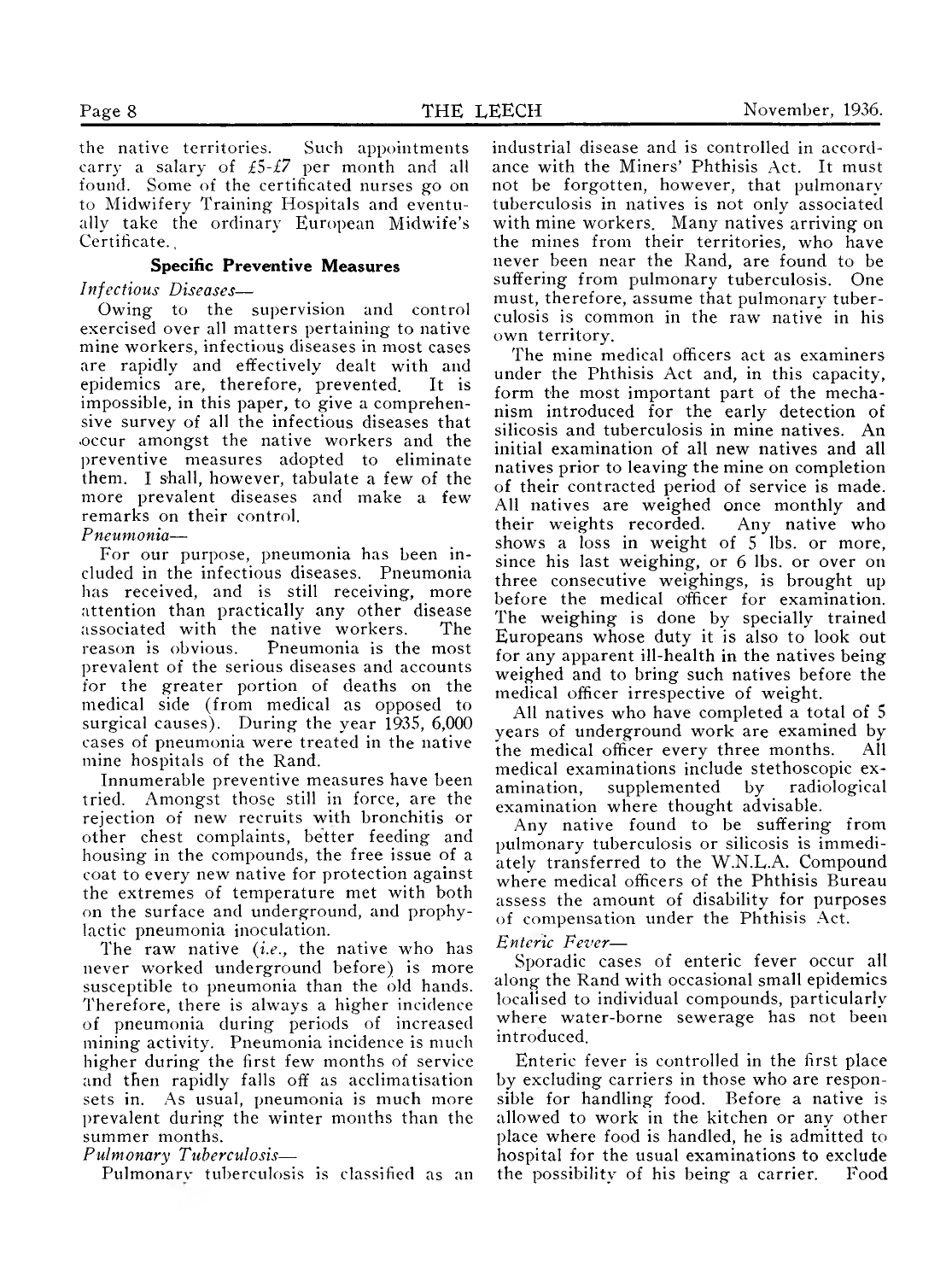handlers are further re-examined periodically for the same purpose. Prophylactic inoculation against enteric fever has proved itself of such great value in suppressing mild outbreaks that most mines today are inoculating all new natives on arrival at the mine.

#### *H ookw orm* —

A few years ago, hookworm was rampant among mine workers. Today, it is one of the lesser problems. This has been accomplished by the free use of common salt in the latrines both on the surface and underground. The salt, of course, acts as a larvacide and, therefore, prevents infection. Any native found suffering from hookworm is treated until clear of infection.

### *M eningococcal M eningitis*—

Meningococcal meningitis occurs sporadically all along the Rand. It is more common amongst raw recruits and, therefore more prevalent during periods of increased mining activity. Epidemics are usually attributed to overcrowding, and the absence of epidemics on the Rand is no doubt due to the suitable arrangements for housing in the compounds. No effective preventive measure has yet been discovered.

### *Other Infectious Diseases—*

Natives are very susceptible to children's illnesses such as mumps, measles and chicken pox. These diseases, except for the discomfort they produce and the isolation necessary, are of no serious medical importance.

Typhus fever has little chance of flourishing owing to the routine disinfection of new natives and their belongings and also the routine disinfection of the compound rooms and live steam disinfection of the bedding, etc. Only 6 cases of typhus fever out of 300,0(X) natives occurred during the year 1935, in spite of the fact that typhus fever was prevalent in some of the territories from which our labour force is recruited.

Plague and rodent infestation go hand in hand. Rodents are effectively dealt with by the use of Cyanogas, Zyklon and Zelio paste, and large numbers are caught in traps. These measures together with the routine delousing, etc., have been successful in preventing the introduction of plague into the compounds.

Other infectious diseases which occasionally have to be dealt with include yaws and tropical ringworm. These, however, in spite of their contagiousness are easily controlled and are of minor importance. Small-pox, of course, owing to the conscientious vaccination of all new natives is non-existent.

# **Prevention of accidents.**

*A voidable accidents*—

Government Mining Regulations have been framed with the purpose of preventing avoidable accidents, *i.e.,* accidents due to gross carelessness or negligence. Contravention of any of these regulations is dealt with by prosecution in accordance with the mining laws.

The Government Mining Inspector is notified of all cases of injury where, in the opinion of the mine medical officer, a permanent disability (partial as well as complete) is likely to ensue, or where the injury is likely to necessitate detention in hospital for 14 days or longer. On receipt of such a report the mining inspector investigates the cause of the accident in order to determine whether the accident has resulted from a contravention of any of the mining regulations.

*Unavoidable accidents*—

It is obvious that suitable protection of various parts of the body will minimise the severity, if not completely prevent, injuries caused by falling fragments of rock. The edges of these fragments are extremely sharp and even very small pieces may produce severe wounds.

Such injuries may be termed unavoidable accidents in the sense that no amount of supervision or care can prevent occasional fragments of rock being dislodged accidentally in 'dn occupation such as mining. It is in order to minimise such accidents that hard hats, shin, knee and hand guards, and boots are provided to underground native workers.

Naturally, every native does not go underground equipped with all this paraphernalia. Knee guards, for example, are only issued to natives whose particular type of work makes them more susceptible to knee injuries. The form of protector issued to individual natives, therefore, differs with the particular type of work.

The difficulty is not so much the judicious distribution of the various forms of protector but rather ensuring that the native wears it during work, especially in hot mines where even light shin guards are decidedly uncomfortable. However, as a result of proper supervision the native today wears whatever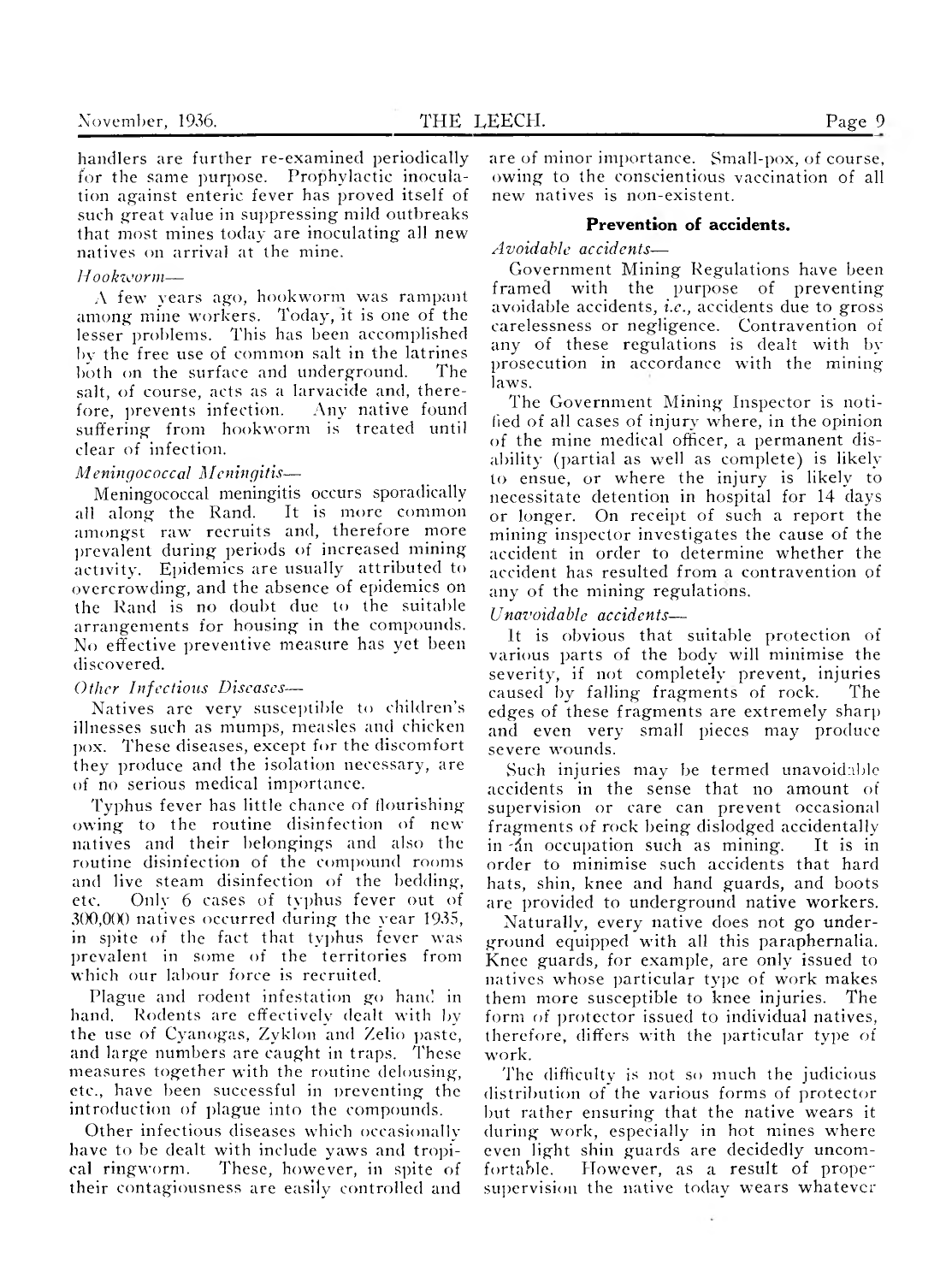form of protection is provided with the result that the so-called unavoidable accidents have been greatly reduced.

#### *Central organisation for the control of accidents*

The Prevention of Accidents Committee of the Transvaal Chamber of Mines has been responsible for an enormous amount of good work in the cause of safer mining. committee consists of representatives from the Rand Mutual Assurance Co., Government Mines Department, Mine Managers, Mine Medical Officers, Native Affairs Department and other technical advisers.

The function of this committee, apart from propaganda, is to collect data regarding accidents, to investigate the causes and to coordinate preventive measures. This committee is also responsible for originating and running the Inter-mine Safety Competitions. These competitions are designed to stimulate friendly rivalry between the various mines for the honour of being termed the safest mine. There is no doubt that these competitions have been very successful in this direction.

### *N ative First A id W orkers*

It is no exaggeration to say that the prompt first aid treatment given to the injured by native *"* Boss Boys " has been instrumental in saving many a life and limb of both European and native mine workers. One has only to watch a native first aid competition to realise how proficient native mine workers have become  $+i$ n the first aid treatment of injuries. Up to 5% or more of the native miners are holders of the Red Cross First Aid Certificate.

Before a native is granted the Certificate he must attend a practical course of instruction in the arrest of haemorrhage, treatment of fractures, artificial respiration, bandaging and transport. After completing the course, the native must pass an examination in practical first aid set by the mine medical officer.

Apart from the value of these natives from a first aid point of view it must not be forgotten that their instruction is combined with the teaching of accident prevention, thereby instilling into the native mind the great importance of " Safety First " in connection with his work.

#### *Control of Injured Natives*

Experience has shown that, in the case of natives, restoration to health and the prevention of sepsis following injury and consequent sequelae are accomplished more satisfactorily by detention in hospital. Accordingly all natives who have sustained an injury of even comparatively trivial nature are detained in hospital. Further, every native coming off shift is examined by Native Police Boys before entering the compound in order to detect any injuries that have either been overlooked underground or that the native is trying to hide. Such natives are taken to hospital under escort and there detained. Ambulatory outpatient treatment is not encouraged.

#### *R escue Training Station*.

This station is fully equipped on modern lines for the training of men in rescue work in cases of fire or gassing underground. Men from most of the gold mines and collieries are trained in the use of gas masks and oxygen breathing apparatus. These men exercise in specially built airtight chambers fitted out as underground working places and filled with poisonous gases or smoke.

The trained men are arranged into teams— " Proto " teams— and are available at all times to deal with cases of fire or gassing underground. In addition, experiments with new and improved apparatus are constantly carried out at this station.

#### *U nderground A tm ospheric Environm ent*

Leonard Hill was the first to show that the beneficial effects both to health and working efficiency derived from ventilation depend on the cooling power of the air as opposed to the old theory of carbon-dioxide content.

An atmosphere with low cooling power prevents dissipation of heat from the surface of the body and thereby produces the distressing effects and lack of vitality associated with bad ventilation,

On the Rand, unfortunately, we have in our mines, all the factors that go to make a low cooling power, *i.e.,* heat, humidity and lack of air movement. I shall not attempt to describe the various methods used for improving the underground environment except to mention that the mining industry today has installed and is maintaining every known means of underground ventilation.

However, even these measures are not always successful in preventing the overtaxing of human endurance with the consequent pathological reactions which frequently terminate in death. These pathological reactions (heat stroke, etc.) are intimately associated with the problem of acclimatisation. On most deep mines, therefore, a system of acclimatisa